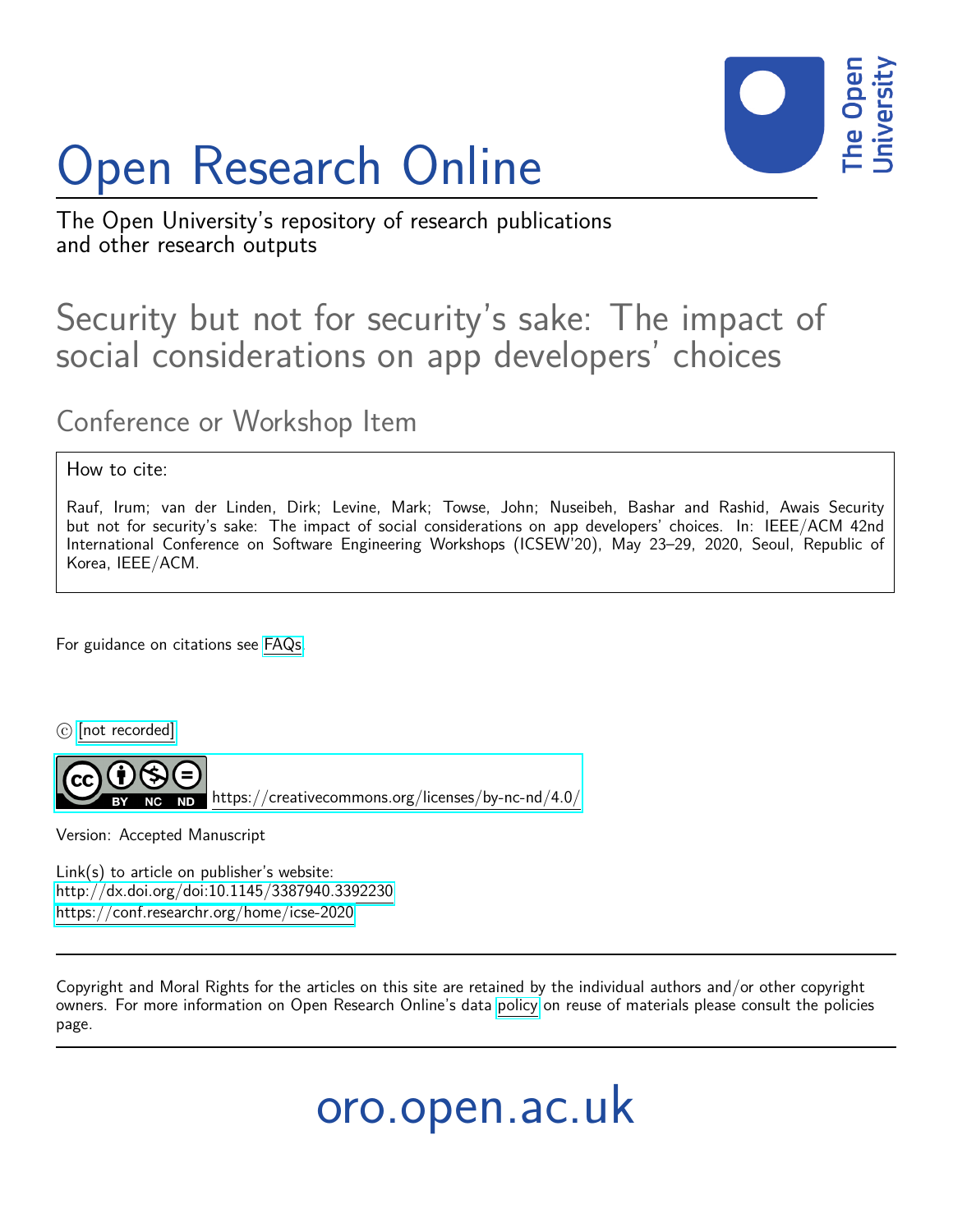### Security but not for security's sake: The impact of social considerations on app developers' choices

Irum Rauf The Open University irum.rauf@open.ac.uk

John Towse Lancaster University j.towse@lancaster.ac.uk

Dirk van der Linden University of Bristol dirk.vanderlinden@bristol.ac.uk

Bashar Nuseibeh The Open University; Lero, University of Limerick bashar.nuseibeh@open.ac.uk

Mark Levine Lancaster University m.levine@lancaster.ac.uk

Awais Rashid University of Bristol awais.rashid@bristol.ac.uk

#### ABSTRACT

We explore a dataset of app developer reasoning to better understand the reasons that may inadvertently promote or demote app developers' prioritization of security. We identify a number of reasons: caring vs. fear of users, the impact of norms, and notions of 'otherness' and 'self' in terms of belonging to groups. Based on our preliminary findings, we propose an interdisciplinary research agenda to explore the impact of social identity (a psychological theory) on developers' security rationales, and how this could be leveraged to guide developers towards making more secure choices.

#### CCS CONCEPTS

#### • Security and privacy  $\rightarrow$  Social aspects of security and privacy.

#### ACM Reference Format:

Irum Rauf, Dirk van der Linden, Mark Levine, John Towse, Bashar Nuseibeh, and Awais Rashid. 2020. Security but not for security's sake: The impact of social considerations on app developers' choices. In IEEE/ACM 42nd International Conference on Software Engineering Workshops (ICSEW'20), May 23–29, 2020, Seoul, Republic of Korea. ACM, New York, NY, USA, 4 pages. https://doi.org/10.1145/3387940.3392230

#### 1 INTRODUCTION

Developing secure apps is a complex socio-technical activity [6]. From the urgency of getting apps out there, whether to be the first to capitalize on an innovative idea or simply to meet contractual deadlines, the complexities of monetization, and a not-entirely uncommon lack of structure in development processes, there are many things that app developers may be thinking about rather than security [7]. Previous research has shown that across different kinds of app development tasks, developers make secure decisions, but seemingly without having considered security explicitly in their reasoning [13]. This runs counter to the prediction from a social debt framework [10]—when the accrued consequences of decisions involving developer and development community eventually impact the software product. We perform an exploratory qualitative

ICSEW'20, May 23–29, 2020, Seoul, Republic of Korea

© 2020 Association for Computing Machinery.

ACM ISBN 978-1-4503-7963-2/20/05. . . \$15.00

https://doi.org/10.1145/3387940.3392230

analysis of a dataset [14] covering a diverse range of app developers, focusing in particular on developers who claim to prioritize security, yet do not articulate security issues in explaining these choices. We do so to better understand why they make the decisions they do, and what aspects come into play.

#### 2 DATA & METHOD

We analyzed a recent qualitative data set on 44 mobile software developers' rationales across different software development activities [14]. It provides app developers' prioritization choices (via card-sort or selection tasks) of different options impacting software security for six tasks and the rationales for the choices they make. Included are (1) setting up an IDE by choosing functionality; (2) fixing source-code by deciding what flaws to fix first; (3) deciding where to seek help using an API; (4) deciding whom to involve as testers; (5) what to consider when selecting an advertisement SDK; and (6) what clauses to favor for a software license agreement. The participants were not primed for security and hence were not aware that different options may differently impact software security.

Approach. The rationale analysis process was iterative. We study the subset (N=40) of app developers whose choices indicated a prioritization of security, with rationales that included clear security consideration and those that did not indicate any clear reflection about security. Moreover, we consider the different non-functional requirement (NFR) they prioritized in the data set. Only ten of the 40 prioritized security as a non-functional requirement (NFR). One researcher read the developer's rationales descriptively and coded the rationales. The codes were classified into a set of themes which captured the different identified aspects potentially affecting developers' reasoning. We identified eight new themes in the data.

Limitations. The coding scheme was discussed with another author in order to find disagreements and settle a final set of themes. We later agreed to exclude one theme–'security as a value'–because of the lack of common or convergent interpretation of the related rationales. This analysis has certain limitations, most importantly that it is a qualitative analysis of human reasoning. Our dataset is available at https://doi.org/10.17605/OSF.IO/3WHD5. It does not purport to present generalized claims, but serves as an identification of key concepts that are worthy of further in-depth study.

#### 3 FINDINGS – FACTORS THAT MAY AFFECT SECURITY REASONING

Two key aspects underpin distinctions identified in the eight newly identified themes of developers' rationales:

Permission to make digital or hard copies of all or part of this work for personal or classroom use is granted without fee provided that copies are not made or distributed for profit or commercial advantage and that copies bear this notice and the full citation on the first page. Copyrights for components of this work owned by others than ACM must be honored. Abstracting with credit is permitted. To copy otherwise, or republish, to post on servers or to redistribute to lists, requires prior specific permission and/or a fee. Request permissions from permissions@acm.org.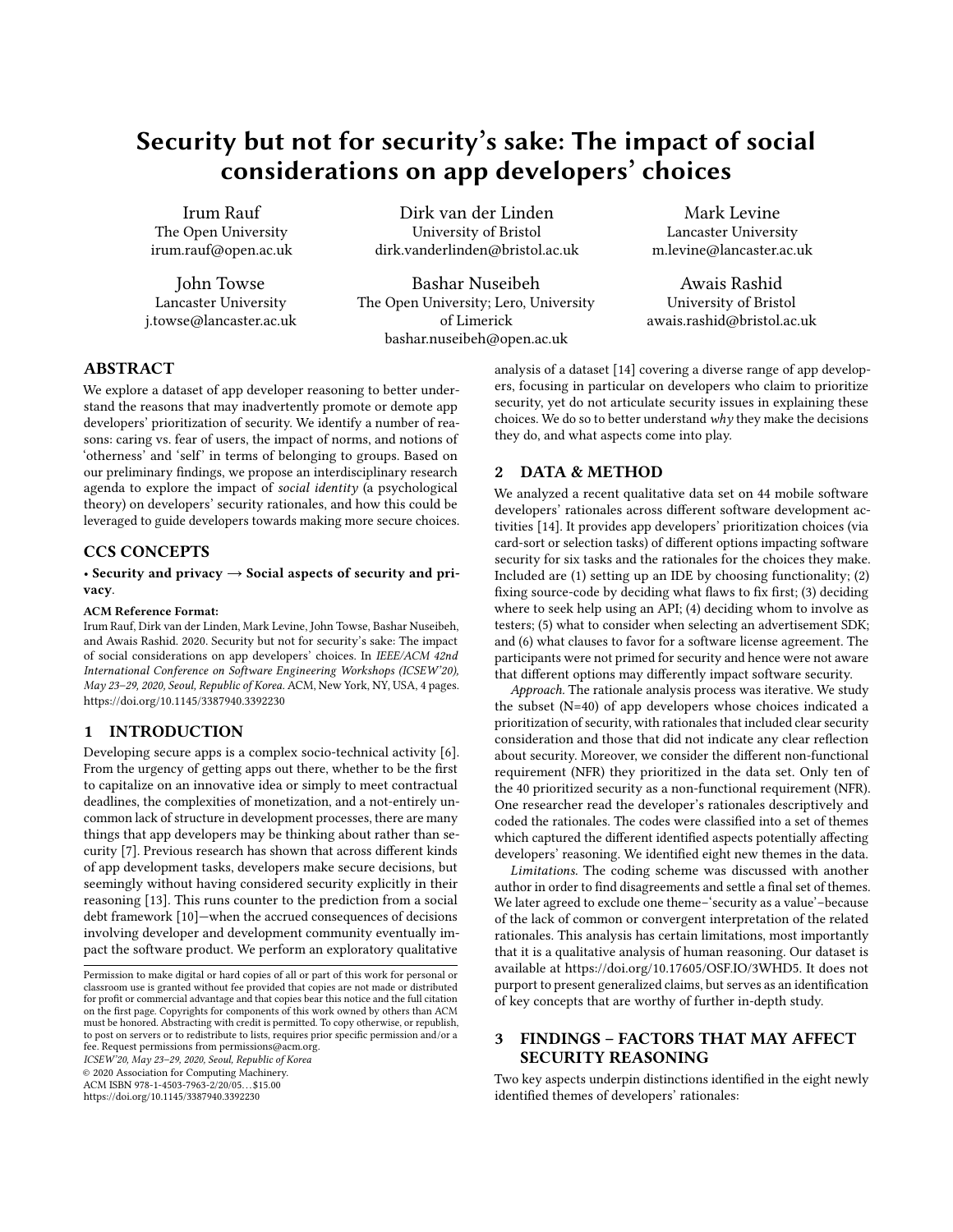- (1) whether they had a priori prioritized security as an important non-functional requirement in an earlier task of the dataset;
- (2) whether their reasoning addressed social aspects, comparing and contrasting users and other developers to themselves.

Across these aspects, both of which present a different lens through which to analyze the rationales, we identified eighth recurring themes in developers' rationales which explain how their reasoning may affect security rationale, summarized in Fig. 1.

Figure 1: The considerations we identified that a developer may have towards themselves, users, and other developers.



In what follows in Sec. 3.1– 3.2 we explore how the eight identified themes of developers' reasoning across these two aspects may give insight into their (lack) of reasoning about security.

#### 3.1 Prioritizing security from the start (or not)

We noted some differences between those developers who had a priori prioritized security (10) and those who did not (30). These thematic differences are described below.

Th.1: Caring for users vs. Fearing them: Several developers reasoned about their users in order to decide what decisions to make. A difference that arose between the developers who prioritized security was that they seemed more driven by caring for their users. For example, one participant argued they "wanted to prioritize things that could help the user"  $(P5)$ , or "I would not want my users to experience any negative side effects from the ad library" (P4), to even placing themselves in the 'shoes' of the user: "I prioritized based on how 'extortionist' or 'evil' the clauses would feel to me as a consumer" (P4). Yet, developers who did not prioritize security seemed more driven by negative feelings of losing their users or annoying them: "Too many ads distract may annoy users" (P11), or simply "I don't want my ads to turn away my users" (P16). Some reasoned about the impact decisions could have on their reputation: "/. . ./ relying on your users will find you all the bugs, but might lose you your reputation" (P20). These developers appeared to make choices driven by a desire to avoid getting into trouble: "At first [I will] take care for myself and make sure my team is safe  $\ldots$ ," (P21), and "I can never be sure there aren't bugs in my code so I put anything that protects me in that case at the top" (P17). Feelings of care or fear of negative user response may thus be an important aspect in what

drives them to consider and even act securely, e.g., by considering secure behavior to be more socially responsible.

Th.2: Security as a norm: Literature has shown that developers often adopt security practice through peer influence [15], and subsequently consider them as norms or unwritten standards. Developers who did not a priori prioritize security considered their secure choices were simply the norm. For example, participants noted that security solutions "look[ed] ok like this" (P29), were a common practice ("It's common practice, you start from the manual..."(P3)) or were simply "common sense"(P28). This may indicate that developers are not motivated to make secure choices because they are security conscious per sé, but rather because certain patterns or ways of doing things have become ingrained—which aligns with efforts by the security community to encourage security practices in developers by making them common place.

Th.3: Being on your own or in a team: Being part of a team may provide more structure which in turn leads to more secure practices and reasoning—simply because there are systems in place such as code review. This, of course, does not necessarily push developers to consider security more explicitly, as they might simply consider it someone else's responsibility [5], but demonstrates that our participants at least orientate to the potential scrutiny of others. Looking at rationale of some of the insecure choices by developers who prioritize security a priori we see developers may shift from secure choices to insecure choices if they do not consider themselves part of the team any more: "If it was a side project, chances are I would be publishing it as-is, to be as useful as possible immediately, offering it without any guarantees" (P4) and "Seems like a right approach for new personal project" (P9). So, having a formal team structure which means that someone else will see their work clearly does impact on the way participants make decisions. However, developers do not need to be part of a team to think about themselves as a member of a group. Participants sometimes thought of themselves as member of broader social groups (e.g., being a developer, or an academic developer), even when they would be working on their own. Thinking about oneself as a member of such a group enhances one's trust in others, as some developers noted: "[I would] try out the API and discuss with another peer with experience /. . ./ or ask the developer community" (P9), or simply "I would ask other developers I know" (P27). This indicates that simply imagining themselves as a group member might raise similar concerns about how others in the group might evaluate their work.

Th.4: Trusting other developers: As alluded to above, trust in other developers is an important aspect of how developers reason. Some literature has shown that developers are more likely to trust other developers' opinion if they are of a similar socio-economic or educational status [15]. We saw that developers, whether they a priori prioritized security or not, often relied on opinions of other developers, with conscious awareness of whom to trust and why. However, they mostly reached out only after trying first themselves. This motivation to work independently seems influenced by the need to work efficiently as developers consider asking others to be more time consuming than trying to search for information themselves, e.g.,: "I will ask people I know because it's easier to communicate efficiently with someone you already know" (P22). Developers may thus trust other developers working on similar things: "/. . ./ I have fellow devs who have used it"' (P16)), or who are seen as an authority on the subject: "I will first consult experts/.../"(P31).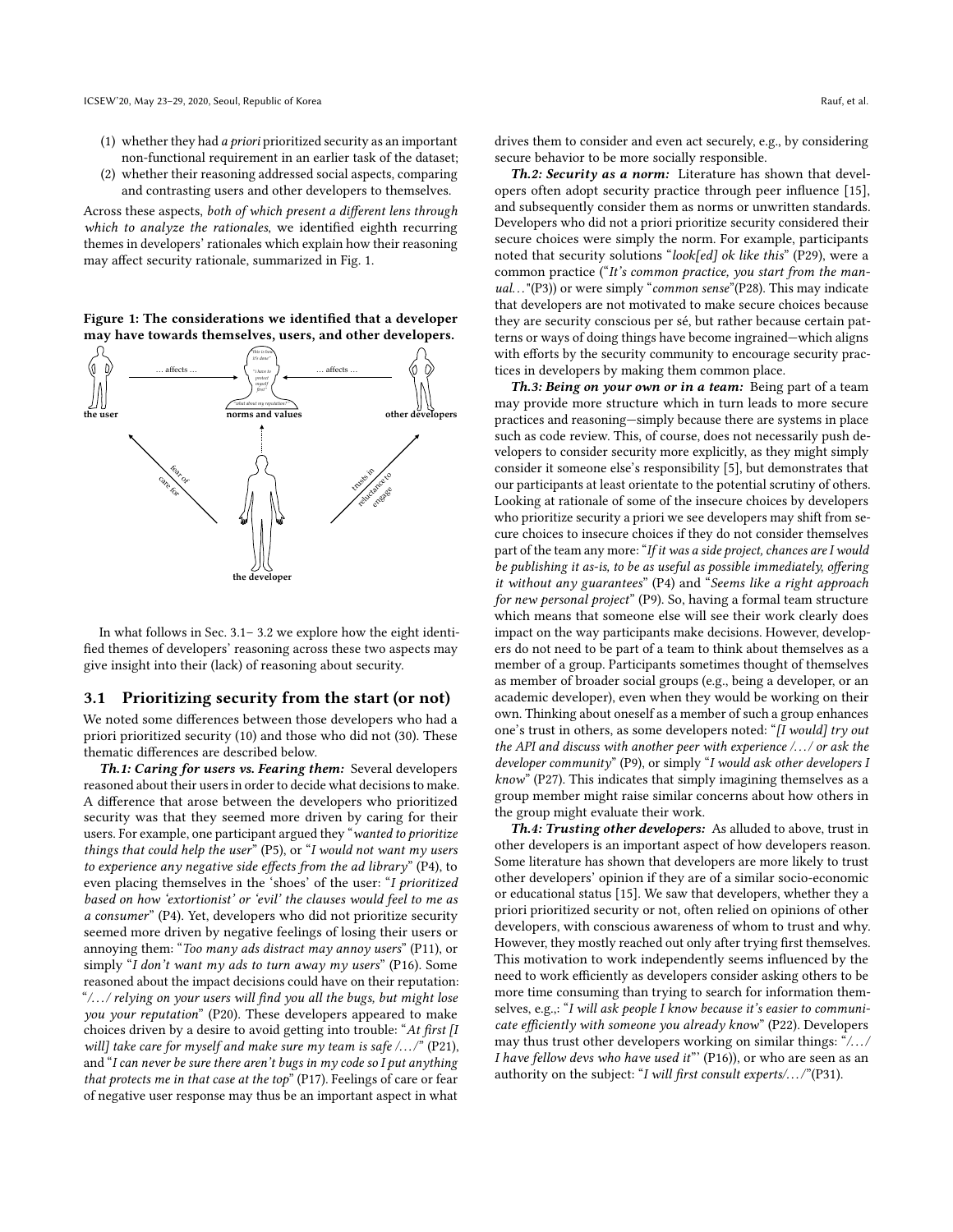#### 3.2 Thinking about 'others' and 'the self'

We noted further differences in developers' reasoning when they were explicitly thinking and classifying themselves or others.

Th.5: Thinking about 'others': Developers showed they considered different groups, most commonly reasoning about 'the user'. As noted before, this could be framed both with both positive and negative valence. For example, for some participants decision making was motivated by an intention to maximize positive user experience: "I wanted to prioritize things that could help the user" (P5). Some developers considered their users as customers rather than users—a subtle but important difference which reflects the tension between seeing others as a beneficiary or a source of revenue. For example, one participant noted that "Firstly, I should take care of my business. Secondly, make customers happy" (P24).

When it came to the development and testing process itself, some participants invoked a number of relevant others (including 'users')<sup>1</sup>. These included, friends, colleagues and family and sometimes even fellow developers. For example, one participant noted of their tester seeking strategies: "I would ask a few colleagues and friends to test it first  $\ldots$  If I was able to get a user group to test it (can be difficult to arrange) then I would, but this is rare"  $(P6)$ , while others similarly reasoned about the impact of using those close to themselves: "I'd want it tested well, so a random user group is a good start. Another developer might be a better tester, but that's only one person. Friends and family are terrible testers, because they don't want to hurt your feelings" (P20).

Developers thus seem to reference a variety of relevant 'others' when discussing security related decisions. However, participants were potentially primed to think of 'others' in the choices they were given for the testing task [14]. The way in which these groups are imagined (for example, whether a user is seen as a user, or more specifically as a customer; or whether another developer is seen as a friend or a colleague) will impact the way in which information is evaluated and priorities are set. Thinking about the relevance of any one of these groups at a particular time is likely to affect the decision making process.

Th.6: Thinking about 'the self': Another important aspect of how developers reasoned about their decisions is how they framed themselves. Sometimes it is clear they are thinking about themselves as individuals rather than as a member of a social group. This focus on themselves as individuals can be defensive. In other words, they can be motivated to act to protect their own self-interest: "I can never be sure there aren't bugs in my code so I put [any license clause] that protects me in that case at the top" (P16). Sometimes this focus on themselves as individuals can have a positive motivation. It can reflect a desire for autonomy, and respecting professional relationships with others: "First I'll use resources I can use without the help from other people (their time is important as well)" (P22).

In yet another case, developers may switch from talking about themselves in the first person to identifying themselves as a member of a social category. They move from a first person pronoun to a collective noun–or rather they qualify their self-description by reference to the social group: "As a developer, I sleep better at night if I have no knowledge of my user's passwords" (P5). By prefacing an account with a claim to group membership ('as a developer') the participant is making a claim to motivation beyond individual

self-interest. Their decision making is shaped by the norms and values of a social identity. Engaging in practices which violate these norms would lead to psychological or perhaps moral discomfort.

The same can be said for another developer, who made a slightly more refined claim to group membership as a specific group member: "As a developer at a university that develops apps for its students to use, this commercial approach is new to me. I guess I would try to be as responsible as I could be with advertising, though" (P6). Here again, the participant is describing the origin of the relevant norms and values ('to be as responsible as I could be') and how they are a consequence of their belonging to a group, "developer at a university" with obligation to a specific other (university students).

Finally, some developers considered themselves as a potential member of a user group. In other words, they can imagine themselves as developers and users at one and the same time. This is an important observation as it shows how participants can actively try to switch footing from one identity to another in order to try and evaluate the impact of decisions they might make: "I prioritized based on how 'extortionist' or 'evil' the clauses would feel to me as a consumer" (P4). This participant is emphatically imagining themselves as a consumer rather than a user. Thus, participants seem to think about themselves at different levels of inclusivity– sometimes as sovereign individuals and sometimes as members of social groups. The social groups themselves can be drawn in different ways (as a developer, or as a developer in a university– and even as a member of an imagined community of consumers). These different ways of thinking about the self can impact on security relevant decision-making in different ways at different times.

Th.7: Relying on 'others': When seeking help on a confusing API, a variety of social considerations became apparent, rather than straightforward technical or functional considerations. Some participants revealed their desire to work independently: "I like to try and work things out fully first  $\ldots$  Then ask a local expert" (P6), while others noted efficiency: "Searching for info in the web is in 99% of cases faster than asking another person" (P11). Trust, efficiency and ease of understanding are key aspects here in understanding why developers reason like this over anything else. Since developers come from all type of backgrounds and development environments, their trust in different resources may varingly lead to (in)secure behavior. When developers are asked on how they seek testers for their app, they seemed influenced by the trust they have in social connections rather. For example, one participant noted that "user groups will be the most honest, friends will be the most dedicated" (P16), and others noted specifically the concept of friendliness: "A friendly tester(s) loosely familiar with the concepts of the product will be likely to explore most of the options within the product"(P33). This may indicate that developers prioritize social interaction by how comfortable they are engaging with, and placing trust in, others.

Th.8: Licensing and 'self'-defensiveness: When developers were asked to consider what clauses to include in a software license agreement, they showed little security consideration in their reasoning. Rather, it seemed developers focused on avoiding getting into trouble, such as one participant noting that "liability is the only one i care about" (P20). Indeed, as another participant noted, "getting sued is worse than having someone copy your work as far as I'm concerned" (P27). This hints at developers thinking of how others might affect them, and push them to be defensive, protecting their own interests and ability to 'be' an active developer, rather than consider what effect the license might have on the user.

<sup>&</sup>lt;sup>1</sup>It should be noted that the task eliciting these rationales presented participants with a variety of sources, thus potentially priming them to think of social others.